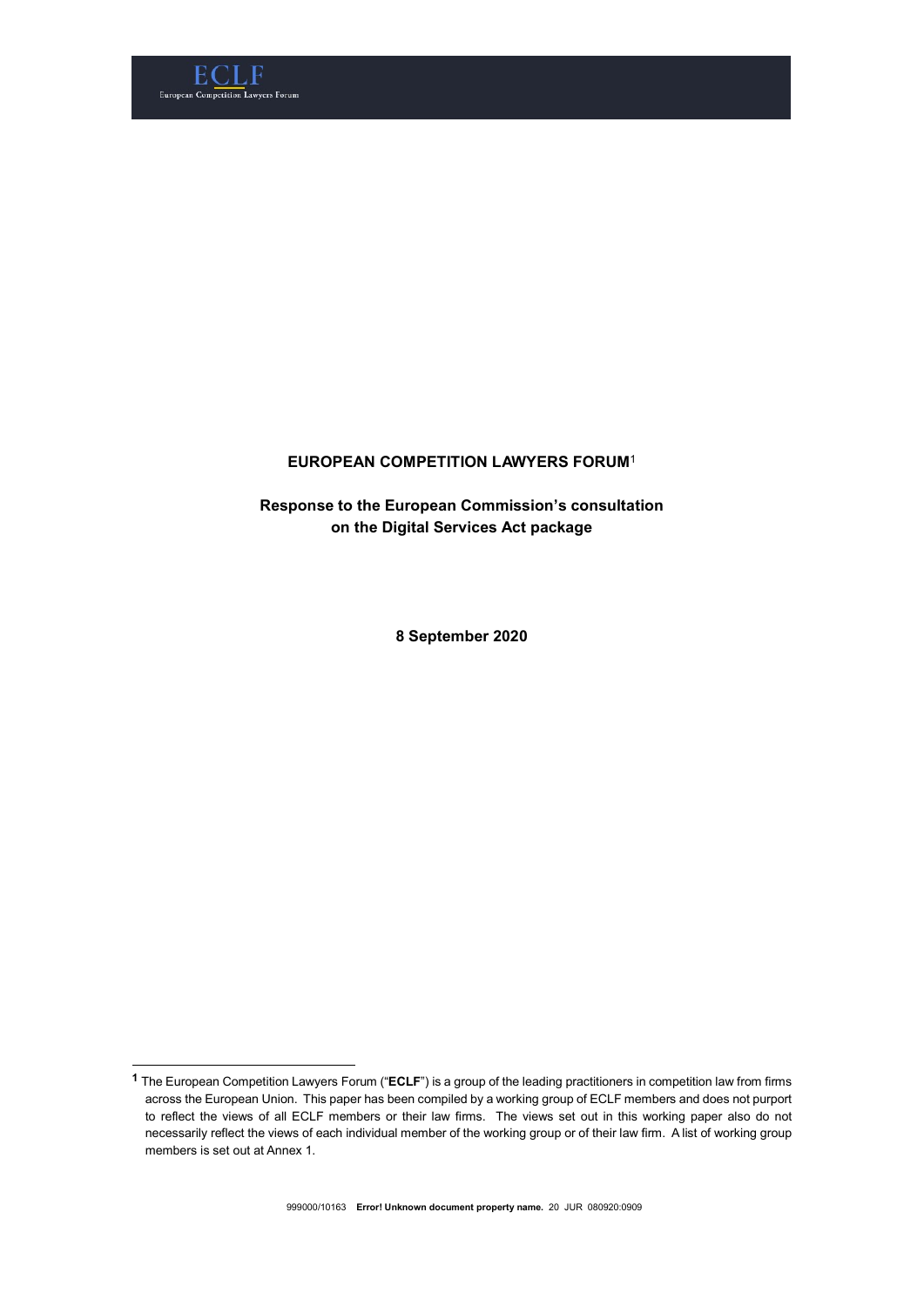# Practical Considerations of the proposed "Gatekeeper" Rules in the Digital Services Act package

# 1. Introduction

-

- 1.1 On 2 June 2020, the European Commission (the "Commission") launched a public consultation seeking views on the Digital Services Act package (the "DSA package"). In its press release, the Commission explained that the consultation covers the following two work strands: (i) rules relating to the fundamentals of the e-Commerce Directive; and (ii) rules to address imbalances in European digital markets where a few large online platforms act as "gatekeepers" (the "Gatekeeper Rules").<sup>2</sup>
- 1.2 The ECLF working group welcomes the opportunity to take part in the consultation and comment on the proposed Gatekeeper Rules.<sup>3</sup> This paper: (i) provides general comments on the proposed regulatory intervention; (ii) discusses procedural safeguards and principles that should be incorporated to protect companies' fundamental rights; (iii) provides some specific recommendations on the implementation of the proposed Gatekeeper Rules; and (iv) offers conclusions on how best to achieve the Commission's objectives.

# 2. General comments on the proposed regulatory intervention

2.1 The suitability of the existing competition law enforcement regime to address abuses of market power in digital sectors has received significant attention - from the Commission as part of its consideration of competition policy in the digital era, and from national authorities including in the UK and Germany.<sup>4</sup> Concerns have centred around (amongst others): (i) the impact of a few platforms' dominance over the digital economy; (ii) problems associated with markets that have tipped, or are about to tip; (iii) digital 'walled gardens' and leveraging across digital ecosystems; and (iv) competitive advantages associated with data access and portability. Existing antitrust enforcement has been criticised as being too "slow, cumbersome, and unpredictable" for the fast-moving digital sector.<sup>5</sup> There is some merit to these criticisms: investigations carried out under Articles

<sup>&</sup>lt;sup>2</sup> Commission press release dated 2 June 2020, available here (last accessed on 13 July 2020 at 20:09). The ECLF notes that the Commission is obliged to "consult widely" before proposing legislative acts (Protocol (No 2) TFEU on the application of the principles of subsidiarity and proportionality, Article 2). The ECLF considers that the timeframe provided to respond to the inception impact assessment launched concurrently on 2 June 2020 was too short, and therefore urges the Commission to have regard in full to the responses – including this paper – received under the wider consultation.

<sup>&</sup>lt;sup>3</sup> Given the divergence in views and experiences across the working group, we felt it would be more productive to respond by way of a paper than by answering the specific questions in the consultation's questionnaire. The ECLF working group would be happy to engage with the Commission if it wishes to discuss any parts of the paper in more detail.

<sup>4</sup> The CMA's market study final report on online platforms and digital advertising (the "CMA Report"), July 2020, available here. Also see: Furman et al., "Unlocking digital competition: Report of the Digital Competition Expert Panel", May 2019, available here (the "Furman Report"); Crémer/Montjoye/Schweitzer, "Competition policy for the digital era", March 2019 (the "EU Special Advisors' Report"), available here; and the recent German legislative proposal (the "Digitilization Act" - https://www.bmwi.de/Redaktion/DE/Downloads/G/gwb-digitalisierungsgesetzreferentenentwurf.pdf; (unofficial) English translation of key provisions found here: https://www.d-kart.de/wpcontent/uploads/2020/02/GWB10-Engl-Translation-2020-02-21.pdf.

<sup>5</sup> The Furman Report, p.6; the CMA Report, paragraph 7.33.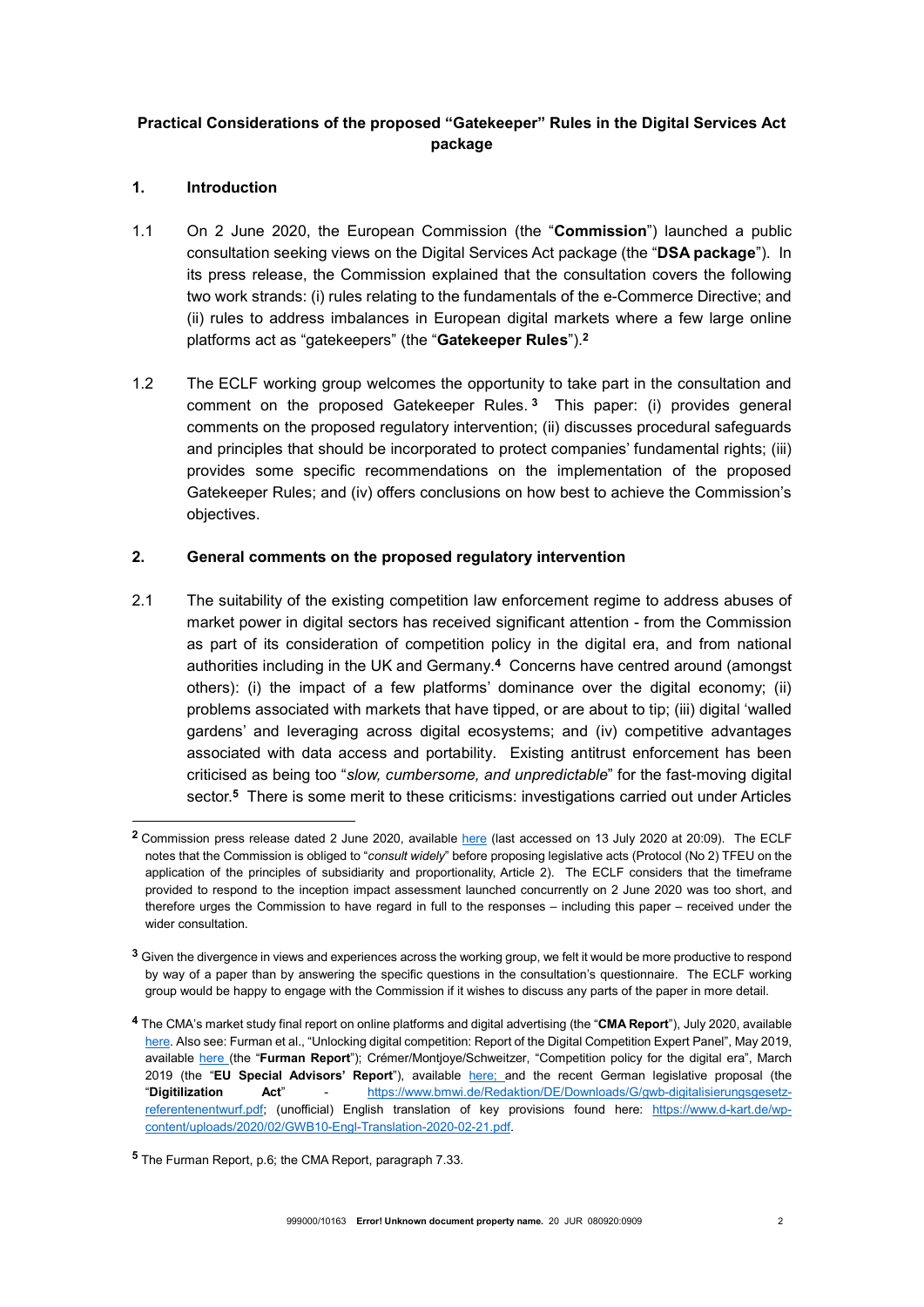101 and 102 TFEU have indeed often proven lengthy and slow-moving, lasting sometimes more than five years.<sup>6</sup> This creates a material risk of irreversible harm to competition and consumers before an authority takes action to address, for example, abusive conduct by a super-dominant platform. The ECLF agrees that a change in approach is necessary to remedy this issue.

- 2.2 However, the ECLF queries whether the introduction of ex ante regulation for "gatekeepers" is the right way to resolve these concerns. The Commission appears to envisage that the Gatekeeper Rules will "blacklist" certain practices for designated firms. This is a blunt instrument that fails to take account of the differences in digital platform business models, which make case-by-case examination essential. It also papers over nuances provided for in traditional competition law (including the intention behind the practice, or its likely effect on the competitive process). The ECLF considers that, as a result, there is a high risk that this type of instrument could have the undesirable effect of punishing success, limiting competition on the merits and stifling innovation. Before moving forward, the ECLF urges the Commission to consider the negative impact that a wide-ranging list of prohibited practices might have on innovation and long-term economic growth – particularly given the dynamism of the digital economy and its role as a key driver of innovation and competition in recent years.
- 2.3 The ECLF notes that the Commission already has a number of tools at its disposal which it has previously fought to acquire.<sup>7</sup> Better use of these existing tools may go far in addressing concerns about traditional competition law being fit for purpose in digital markets (see further section 5 below).

# 3. Protecting fundamental rights: procedural safeguards and burden of proof

- 3.1 To the extent the Commission considers that more effective use of existing tools will not address its concerns, the ECLF considers it critical that any new legislation respects the following principles that are necessary to ensure the protection of companies' fundamental rights:
	- (i) Rights of defence.<sup>8</sup> The Gatekeeper Rules could impact companies' rights of defence (including the interrelated right to be heard and the right to good administration). In this context, it is important that the Commission incorporates procedural safeguards necessary to enable a "gatekeeper" to defend its practices. The ECLF considers that appropriate safeguards would include a process for "gatekeepers" to receive, initially, a decision setting out the basis on which they have been designated a "gatekeeper". In addition, when a breach of the Gatekeeper Rules is suspected companies should receive a "charge"

<sup>6</sup> For example, the Commission opened formal proceedings against Gazprom under Article 102 in 2012, eventually adopting a commitments decision in May 2018 (Case AT.39816).

<sup>&</sup>lt;sup>7</sup> Such as the Commission's powers to initiate sector inquiries.

<sup>8</sup> Charter of Fundamental Rights of the European Union, Article 48: "Respect for the rights of defence of anyone who has been charged shall be guaranteed"; Article 41(2): "[The right to good administration] includes: (a) the right of every person to be heard, before any individual measure which would affect him or her adversely is taken; (b) the right of every person to have access to his or her file, while respecting the legitimate interests of confidentiality and of professional and business secrecy; (c) the obligation of the administration to give reasons for its decisions".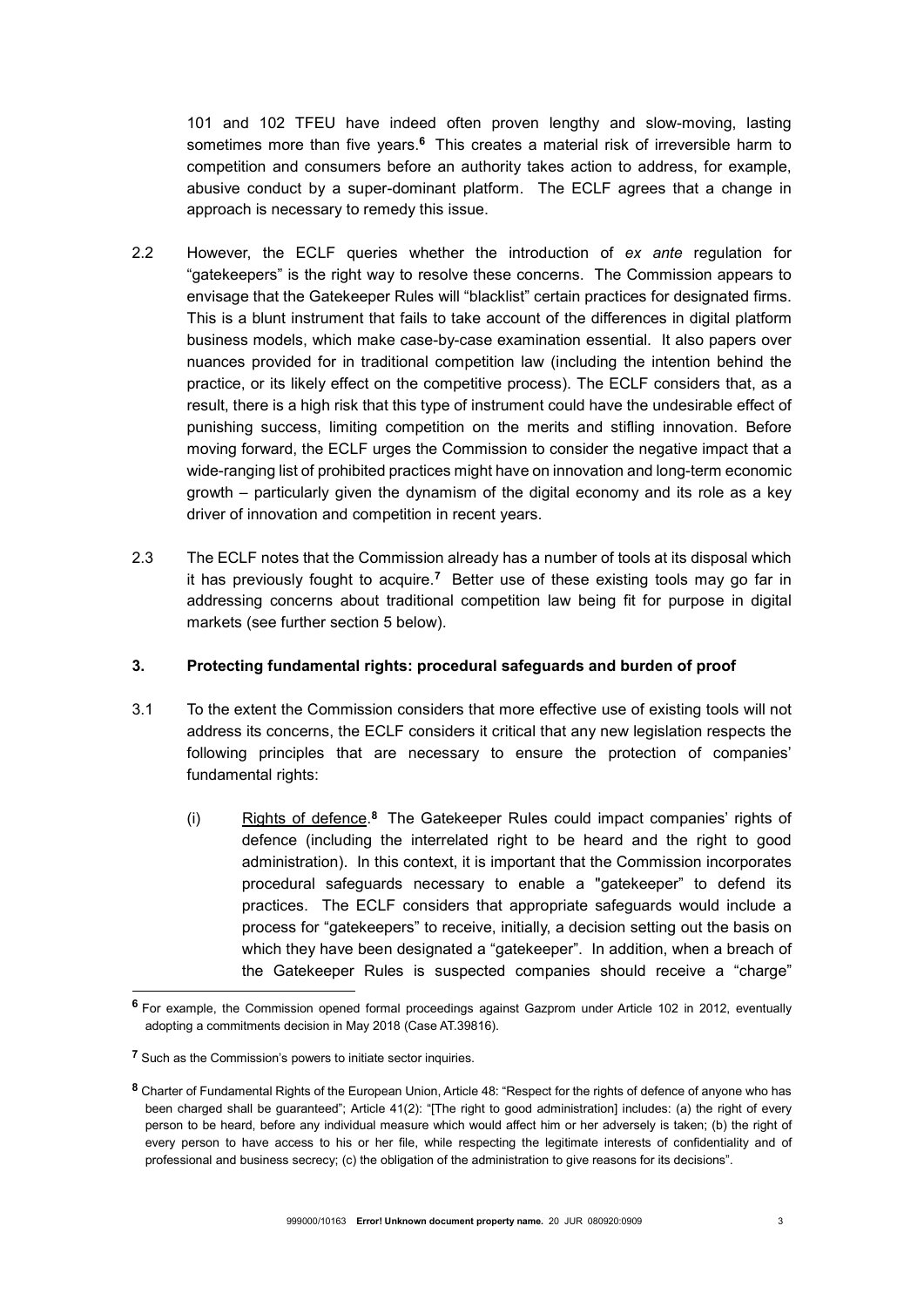statement (akin to the Statement of Objections in the EU enforcement process) which clearly sets out: (i) the basis on which the regulator considers that a "gatekeeper" has breached the Gatekeeper Rules; and (ii) the action proposed to address this – including any "tailor-made" remedies. Indeed, it would infringe companies' rights of defence if the Gatekeeper Rules were used as a shortcut to impose potentially burdensome remedies without an evidence-based finding that there had been an infringement of those rules. The undertaking concerned should be given an adequate opportunity to respond to allegations, both in writing and at an oral hearing if requested.

- (ii) The rights of defence: the right to good administration.<sup>9</sup> Given the impetus to use the Gatekeeper Rules to facilitate speedy enforcement, the ECLF suggests the Commission consider stipulating timeframes for each stage of an investigation into compliance with the Gatekeeper Rules. This right also includes allowing companies access to file.
- (iii) Burden of proof: The burden of proof should be on the regulator to establish that a firm is within the scope of the rules, and that its conduct infringes these rules.
- (iv) The rule of law.<sup>10</sup> The ECLF considers it critical that all decisions taken by the regulator in relation to the Gatekeeper Rules are justiciable.<sup>11</sup> In particular, justiciable decisions should include: the designation of an undertaking as a "gatekeeper"; the designation of a practice as prohibited; findings that a platform has infringed a prohibited practice; and decisions to impose a remedy (including the scope of the remedy or magnitude of the fine imposed). Pending the outcome of the appeal, the regulator's decision should stand unless the company seeks interim measures, as lengthy appeal processes would otherwise defeat the objective of achieving fast-moving intervention.
- (v) Proportionality.<sup>12</sup> The ECLF notes the financial and administrative burden that the Gatekeeper Rules would entail for "gatekeeper" companies.<sup>13</sup> Consequently, the Commission should consider in detail whether any new rule represents a proportionate response to the potential harm of the business practice it seeks to address, particularly when the Commission and Member States already have other enforcement tools at their disposal.

 $\,9$  Charter of Fundamental Rights of the European Union, Article 41(1): "Every person has the right to have his or her affairs handled impartially, fairly and within a reasonable time by the institutions, bodies, offices and agencies of the Union".

<sup>10</sup> Treaty on the European Union, Article 2: "The Union is founded on the values of respect for human dignity, freedom, democracy, equality, the rule of law and respect for human rights, including the rights of persons belonging to minorities".

<sup>11</sup> Measures imposed could significantly impact companies' business operations so it is necessary for the rule of law that they have the opportunity to appeal such decisions.

<sup>12</sup> Treaty on the European Union, Article 5(4): "Under the principle of proportionality, the content and form of Union action shall not exceed what is necessary to achieve the objectives of the Treaties".

<sup>&</sup>lt;sup>13</sup> The ECLF notes that all draft legislative acts must contain a detailed statement making it possible to appraise compliance with the principles of subsidiarity and proportionality, including some assessment of the proposal's financial impact. Protocol (No 2) TFEU on the application of the principles of subsidiarity and proportionality, Article 5.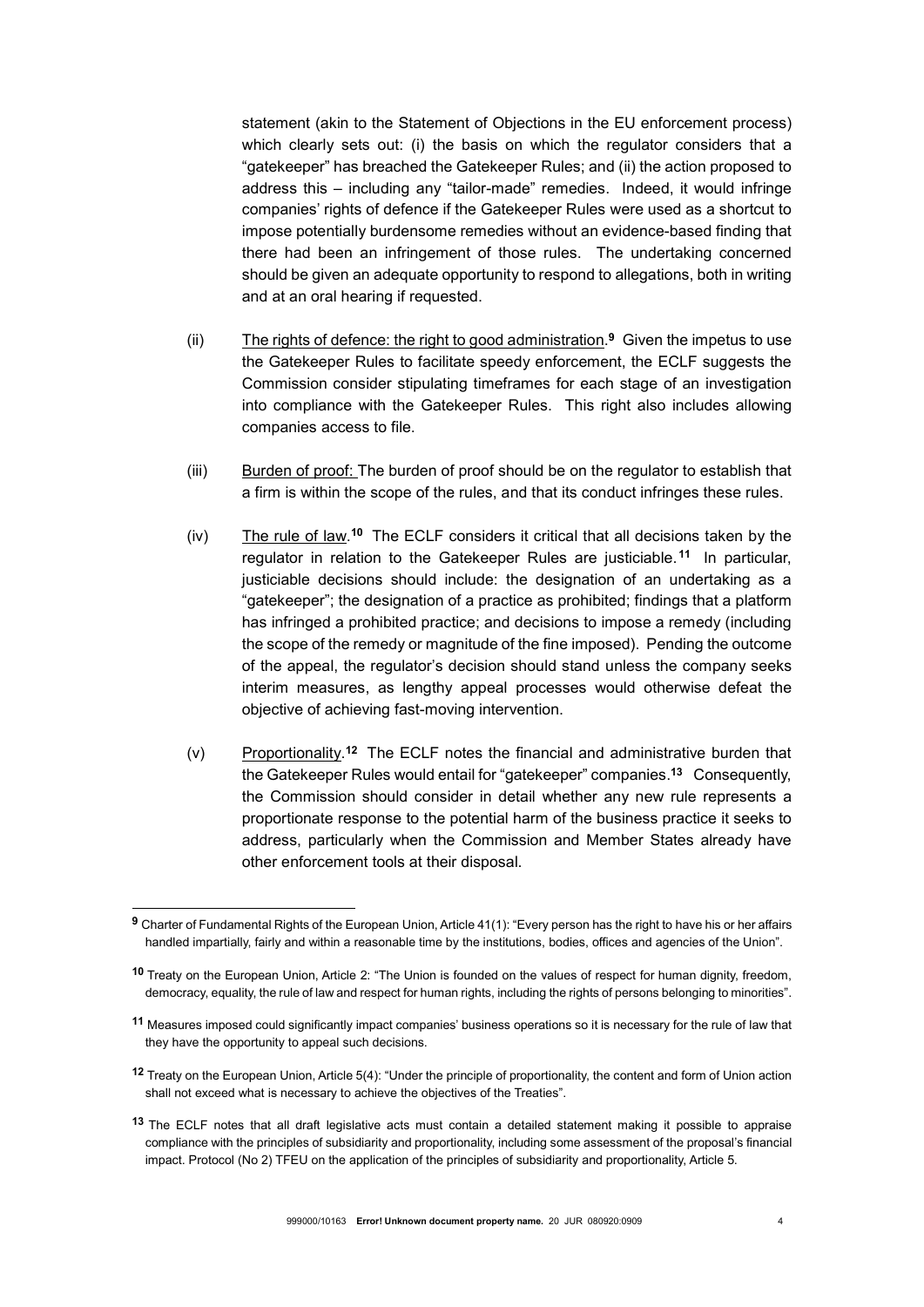(vi) Legal certainty.<sup>14</sup> The ECLF urges the Commission to ensure that any legislation is sufficiently clear and precise to allow "gatekeepers" to assess whether or not their practices fall within the scope of the rules. The ECLF also considers that any rules should be accompanied by detailed guidance on the criteria the Commission will consider, and the procedures it will follow, when applying the Gatekeeper Rules.

### 4. Specific recommendations on the proposed Gatekeeper Rules

#### Identification of "gatekeeper" platforms

- 4.1 The Commission's inception impact assessment (the "Proposal") suggested that if introduced via a new regulatory framework, the Gatekeeper Rules would apply to a "limited subset of large online platforms" identified on the basis of "clear criteria". The ECLF agrees that any such rules should only apply to a very limited subset of 'superdominant' undertakings (referred to in this paper as "gatekeepers").
- 4.2 In order to respect the principles set out in Section 3, the ECLF is of the view that "gatekeeper" designation would need to incorporate the following elements:
	- (i) The regulator must investigate each relevant market before designating a platform ex ante as a "gatekeeper" in any particular market (the "**Preliminary** Investigation". In this regard the regulator might draw on the EU regulatory framework for electronic communications (the "EU Telecommunications Framework") whereby the national regulatory authorities can only designate an undertaking ex ante as having significant market power following an investigation into each relevant market. Note, however, that the ECLF considers most tech markets to be at least regional in scope (and more likely global) so (unlike in the EU Telecommunications Framework), the Preliminary Investigation should happen at EU, rather than national, level.<sup>15</sup> As in the EU Telecommunications Framework, the burden of proof for designating a "gatekeeper" should be on the regulator.
	- (ii) The regulator must specify clear criteria for designating an undertaking as a "gatekeeper" following a Preliminary Investigation. The Proposal suggests the Commission is considering criteria such as "significant network effects, the size of the user base and/or an ability to leverage data across markets". The ECLF notes that other commentators and reports have suggested various alternative options for designating a "gatekeeper" and urges the Commission to consider these in its assessment.<sup>16</sup> To maintain legal certainty, it is critical that whatever

<sup>14</sup> EU legislation must be certain and its application must be foreseeable. See Case C-325/85 Ireland v Commission [1987] ECLI:EU:C:1987:546 para 18.

<sup>15</sup> Moreover, given that the tools themselves would operate across the Member States, this would avoid a situation where a "gatekeeper" was subject to varying standards in different Member States.

<sup>16</sup> For example, the Furman Report (recently endorsed by the CMA Report) suggested the "strategic market status" test might include economic dependence, relative market power, and access to markets, whilst the German Digitalization Act identifies the following five factors as relevant to determining whether an undertaking has "paramount significance for competition across markets": a company's (i) dominant position in one or more markets; (ii) financial strength or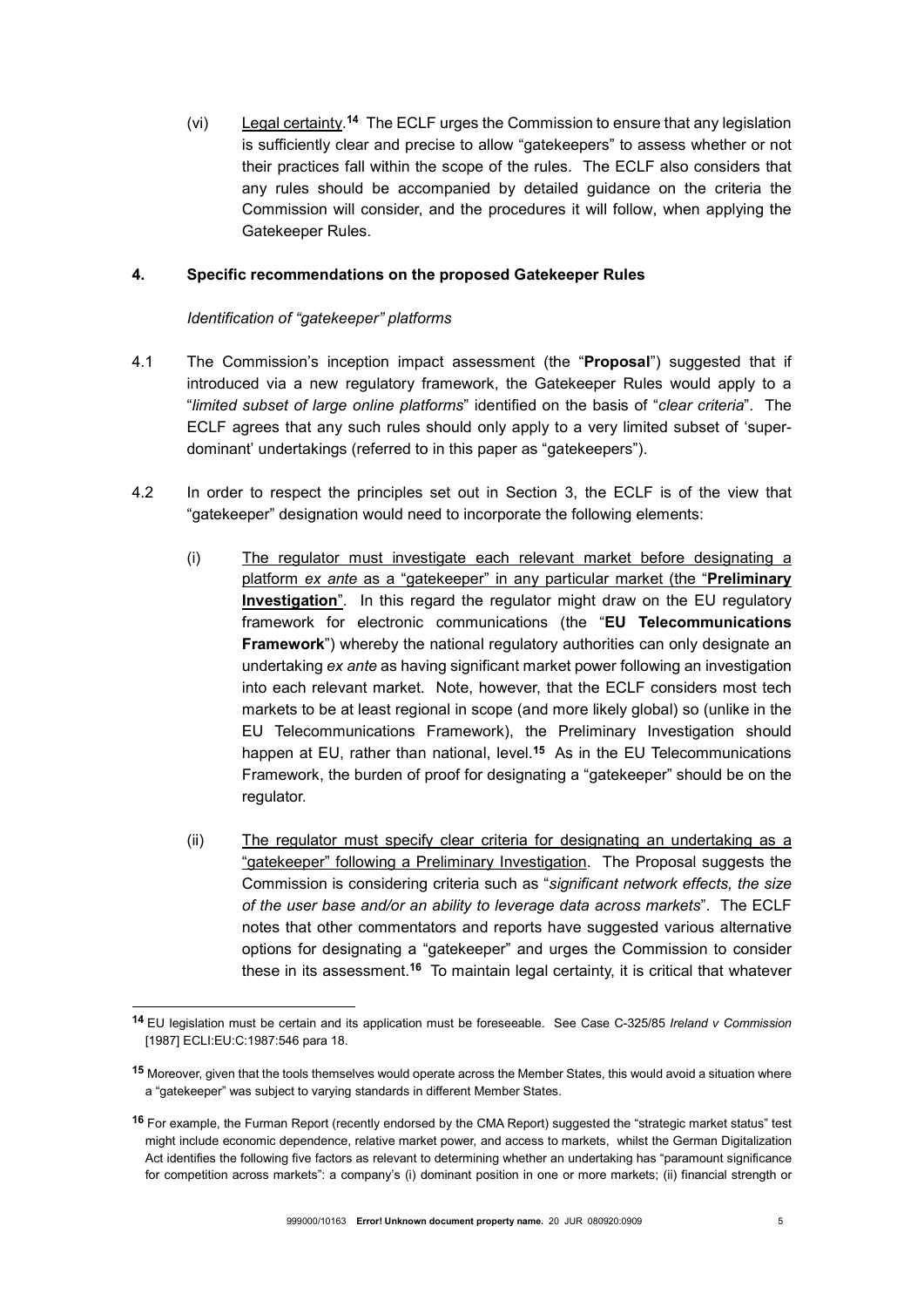criteria are selected, the thresholds for designating a "gatekeeper" platform are clear and objective. As at paragraph 3.1(iv) above, the ECLF suggests that, as for the EU Telecommunications Framework, the Commission issue guidance in this regard, and that this guidance be subject to regular review.<sup>17</sup> In order to facilitate speedy investigation, the ECLF also considers that it is appropriate to focus on easily measurable, quantitative criteria, rather than more complex measures that would first require lengthy examination and detailed evidence gathering. In terms of the criteria suggested in the Commission's questionnaire, the ECLF has the following comments:

- (a) "Large user base" or "capture [of] a large share of total revenue of the market.../of a sector": It is not clear how "large" would be defined – e.g. in terms of volume, or proportionately in respect of the relevant market. If the market in question is clearly defined, with a proportionate threshold, the ECLF considers that either measure could be an easy and objective way to measure "gatekeeper" status.
- (b) Wide geographic coverage in the EU: "Wide" coverage would need to be clearly defined if this criterion were applied.
- (c) For the following criteria proposed by the Commission, further work would be needed to precisely define what they are measuring: (i) "impact on a certain sector"; (ii) "build on and exploit strong network effects"; (iii) "raise barriers to entry for competitors"; (iv) "very few, if any, alternative services available on the market"; and (v) "lock-in of users / consumers". In all cases, a detailed investigation of the market would also be required to establish if these criteria are met. A lengthy market investigation would undermine the Commission's objectives of speed and ex ante legal certainty.
- (d) "They leverage their assets for entering new areas of activity": "New areas" would need to be defined in a way that limits its application to

access to other resources; (iii) vertical integration and activities on otherwise related markets; (iv) access to data relevant for competition; and (v) the importance of its activities for third parties' access to supply and sales markets, and its related influence on third parties' business activities. Peter Alexiadis and Alexandre de Streel suggest a "three criteria test" for regulatory intervention, with the following criteria: (i) non-contestable concentrated market structure; (ii) a digital gatekeeper which is an unavoidable trading partner; and (iii) the lack of effectiveness of competition rules to address the problems identified: in the analysis of the second criterion they suggested drawing on the related concepts of "bottleneck" facilities and relations of "dependency", and explain that "this criterion requires that the platform in question has achieved a significant level of user uptake and that the access seekers depend on the platform to reach users" (see Alexiadis and de Streel, "Designing an EU Intervention Standard for Digital Platforms", RSCAS 2020/14, p.35-38, available here). Analogously, the ECLF also refers to the methodology of the Basel Committee on Banking Supervision (the "BCBS") for identifying and assessing global systemically important banks ("G-SIBs"). Each year the Financial Stability Board designates banks as G-SIBs using a quantitative indicator-based approach comprising five broad categories, being (i) size; (ii) interconnectedness; (iii) lack of readily available substitutes or financial institute infrastructure; (iv) global activity; and (v) complexity. The Financial Stability Board, BCBS and relevant supervisory authorities can together decide to adjust a bank's score on the basis of supplementary qualitative information; however this "supervisory judgment" process is limited to exceptional cases and is subject to international peer review.

<sup>17</sup> For example, the Recommendation on Relevant Markets and the SMP Guidelines. By issuing and regularly updating such guidance, the Commission will be able to ensure that the principles being applied in making this determination reflect its latest thinking, relevant case law and market developments.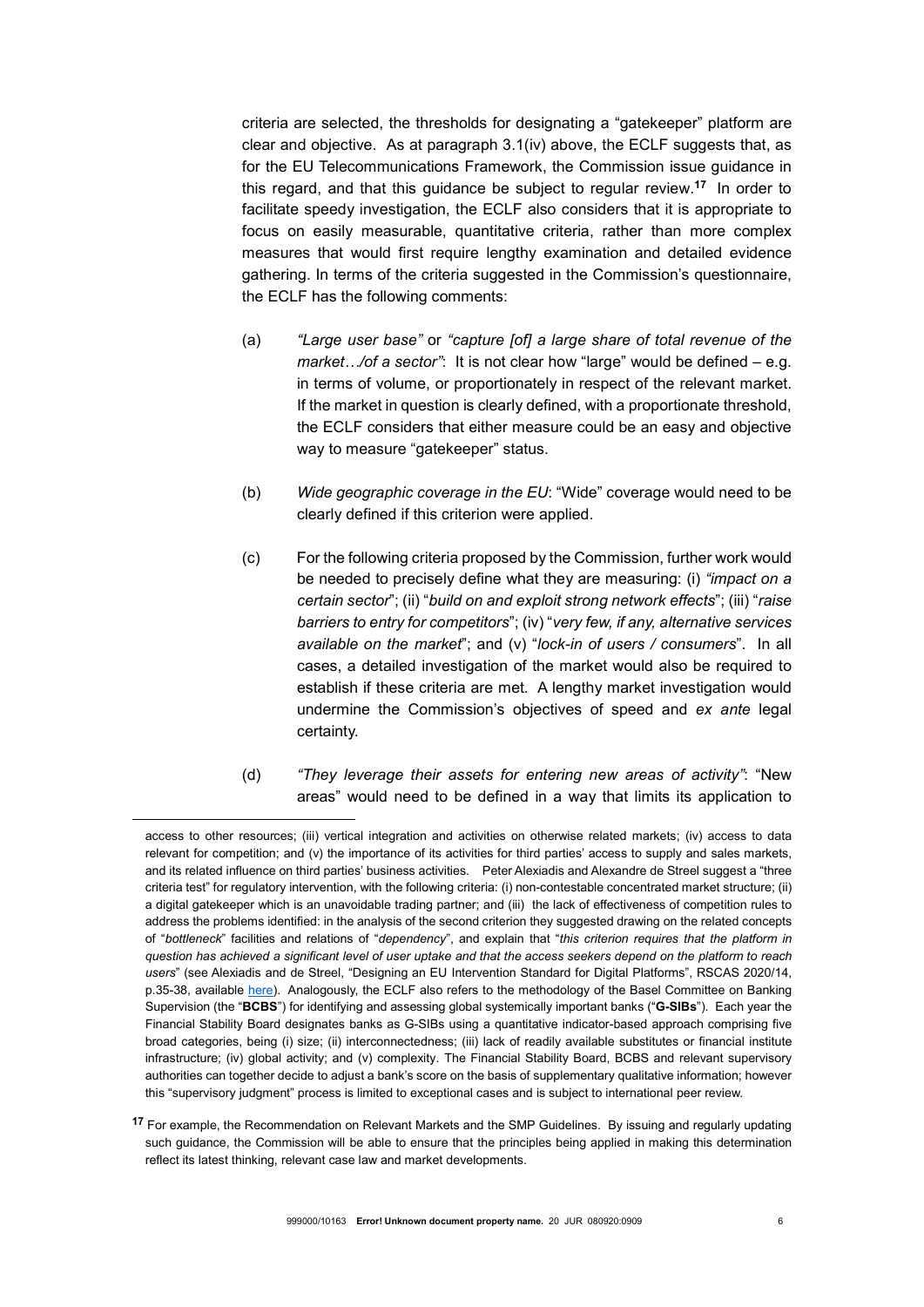markets where a company's data or assets would give it a real competitive advantage. Otherwise, this broad criterion could stifle the ability of firms to enter and innovate in new areas.

- (e) "They accumulate valuable and diverse data and information": The Commission would need to define what is meant by "valuable and diverse" data and information. As currently drafted, this criterion is imprecise and overly broad.
- (iii) Any designation following a Preliminary Investigation must be appealable to the European courts. The ECLF considers that it is vital that any undertaking designated as a "gatekeeper" has a right to appeal to the European General Court for judicial review of this designation. Therefore, as noted in Section 3, to ensure that the Gatekeeper Rules respect the rule of law, this should be the subject of a justiciable decision that precisely defines the scope of the designation.
- (iv) A mechanism should be included to keep designation as a "gatekeeper" under regular review, given the fast-moving nature of digital markets. The ECLF suggests that the regulator review each designation every five years, and that additionally the "gatekeeper" should have the right to trigger a review in exceptional circumstances where there is clear evidence of a significant change, such as upon a share or asset disposal, or a shift in market dynamics.<sup>18</sup>

# Content of the rules: prohibited content

- 4.3 The Proposal indicates that the Gatekeeper Rules could include prohibited "blacklisted" practices consisting of either (i) cross-sector principles-based prohibitions (for example, a horizontal prohibition of intra-platforming 'self-preferencing'), or (ii) more issue-specific rules associated only with certain actors. The ECLF has concerns with the first approach.
- 4.4 In order to respect the principles set out in Section 3, the ECLF is of the view that any rules on prohibited practices would need to incorporate the following elements:
	- (i) Any cross-sector prohibitions must be narrow and limited to the most egregious conduct, where there is consensus that such practice amounts to a "by object" infringement. Prohibitions need to be specific to guarantee legal certainty. In addition, the ECLF considers that an ex ante regime must, by its nature, be limited to "by object" type rules which do not require an effects analysis (as this would otherwise slow down enforcement, defeating the purpose of the legislation). Given these parameters, the ECLF believes that there are few, if any, practices that are appropriate for a cross-sector list of "by object" prohibited practices. Selfpreferencing (mentioned in the Commission's Proposal) is a good example. Although there are circumstances where this has been found to be anticompetitive, the EU Special Advisors' Report recognises that self-preferencing is

<sup>18</sup> The ECLF notes again the speed at which tech markets are prone to move and therefore the speed at which "gatekeeper" status can be lost – for example, consider MySpace's abrupt loss of "gatekeeper" status in 2008.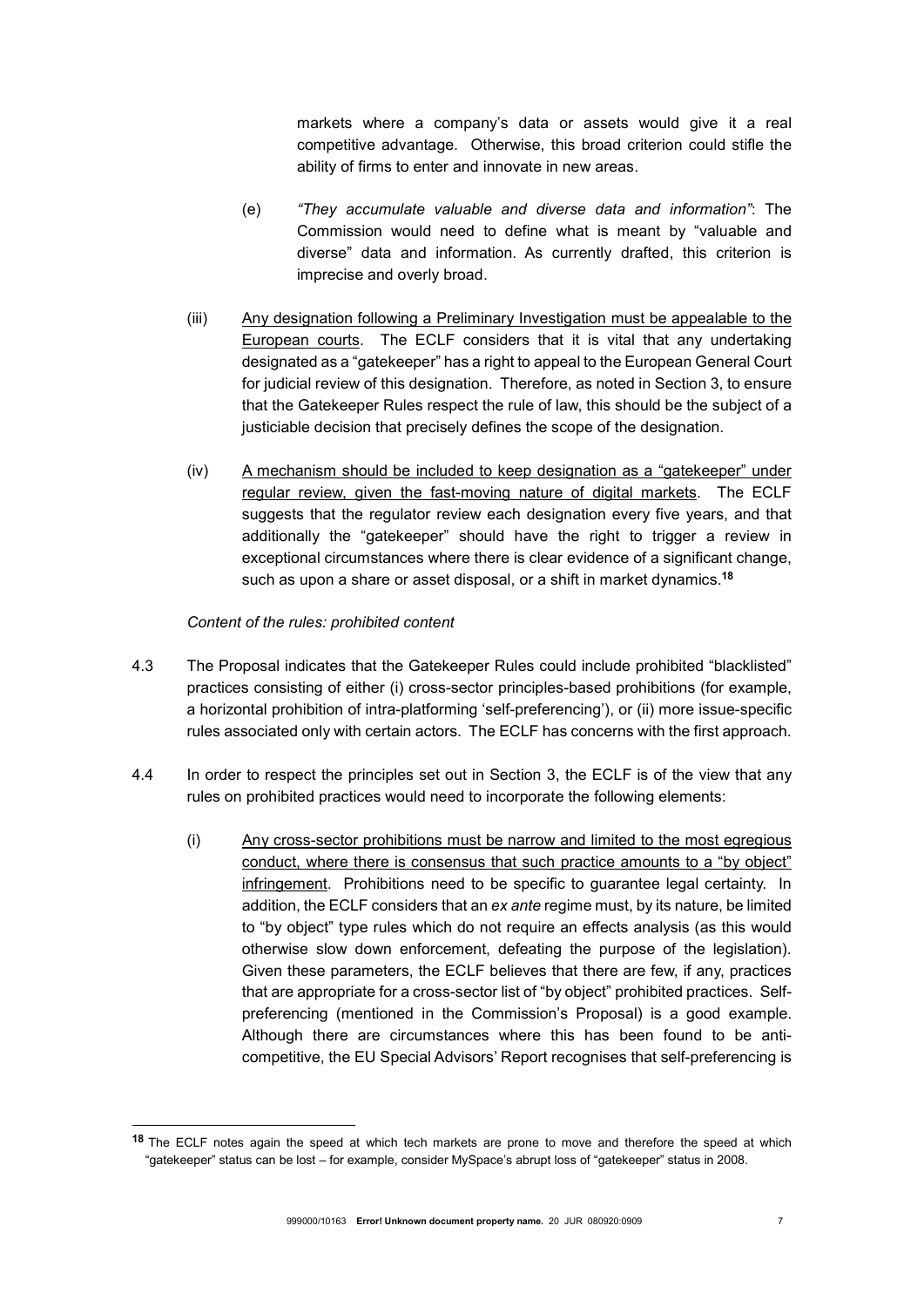not abusive per se but subject to an effects test.<sup>19</sup> Reinforcing this view is the Commission's Google Shopping decision: although the Commission found that the conduct at issue was self-preferencing that breached Article 102, this finding was based on the effects of the conduct (i.e. it did not suggest that this was per se prohibited).<sup>20</sup> Indeed, Commissioner Vestager explicitly commented that this finding was fact-specific and that this type of abuse needs to be considered caseby-case.<sup>21</sup> All of this is inconsistent with a blanket prohibition.

- (ii) Before designating prohibited practices targeted at specific issues or actors, the regulator must carry out an investigation into the relevant sector/actor. Depending on the regulator appointed and the scope of any information-sharing tools, the regulator may be able to draw on recent investigations that have been carried out in each sector. Any designation of a practice as prohibited would need to be appealable to respect the rule of law.
- (iii) Prohibited practices should be kept under regular review. While broad, principlebased rules risk punishing legitimate business conduct and stifling innovation when applied on a "by object" basis (see (i) above), narrow and specific rules (as recommended by the ECLF) risk becoming obsolete quickly given the pace at which digital markets evolve. The ECLF therefore suggests that any practices included in the "blacklist" would need to be reviewed every three years, with undertakings in the relevant sector able to trigger an additional review in exceptional circumstances.
- 4.5 Although, for the reasons set out above, a short "blacklist" is the preferable alternative of the two options the Commission is considering, the ECLF notes that ideologically, this rigid, "blacklist" approach is at odds with the direction of travel towards effects-based competition law assessment grounded in economic principles.<sup>22</sup> This is another reason for the Commission to pause and consider if the Gatekeeper Rules are the right tool to bring competition law into the digital era, especially as the competition rules have demonstrated that they have the agility to be effective in a digital environment.

#### Tailor-made remedies

-

4.6 The Proposal indicates that under the Gatekeeper Rules, the regulator could have powers to impose tailor-made remedies "where considered necessary and justified following a

<sup>19</sup> EU Special Advisors' Report, p. 7 and 66.

<sup>20</sup> The Commission's decision is currently under appeal (General Court judgment pending).

<sup>21</sup> In a statement in June 2017, Commissioner Vestager commented: "Finally, a few words on concerns that Google may have abused its dominance as a search engine to give an illegal advantage to Google products other than its comparison shopping service. We have been looking into these. And today's decision is a precedent, which can be used as a framework to analyse the legality of such conduct. At the same time, we would have to take account of the characteristics of each market and the facts in a specific case". Statement available here (last accessed on 14 July 2020 at 09:41).

<sup>22</sup> For example, the ECLF observes that the hardcore restrictions (akin to "blacklisted" practices), set out in the Commission's Block Exemption Regulations have shrunk over the years. Compare, for example, the extensive list of hardcore restrictions in Commission Regulation (EC) No 1400/2002 of 31 July 2002 (the "MV-BER") with the much reduced list in current block exemption regulations, such as in Commission Regulation (EU) No 330/2010 (the "VBER").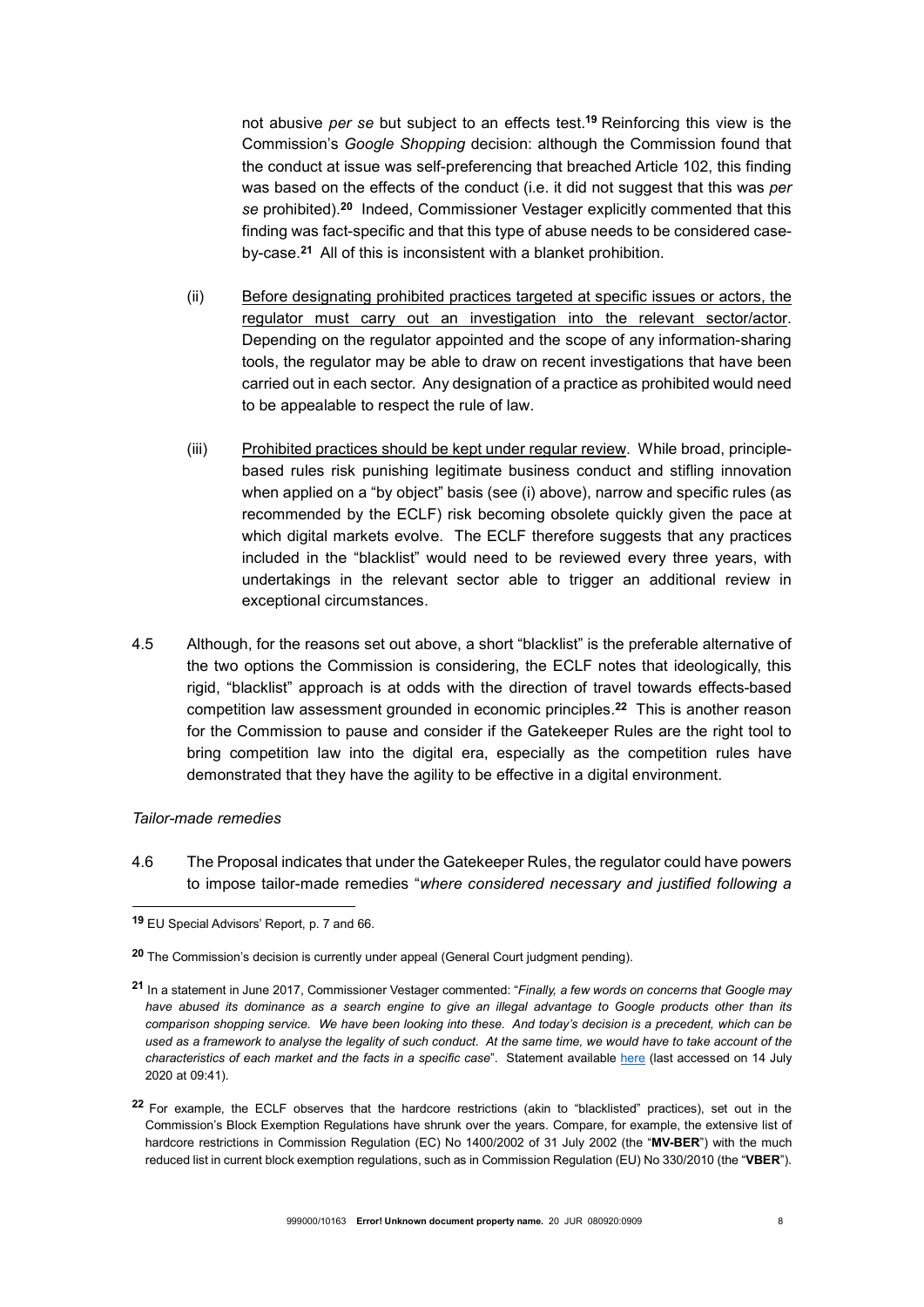prior assessment". The ECLF considers that this proposition is inconsistent with the nature and objective of ex ante rules. In order to ensure rapid enforcement of pre-defined practices, remedies should be limited to fines and/or behavioural remedies necessary to enforce compliance with the rules. For example, the ECLF notes that the CMA Report envisages enforcing its proposed code of conduct primarily through fines and orders to comply,<sup>23</sup> while any other "pro-competitive interventions" will require the new UK regulator to first investigate the scope and necessity of such interventions.

4.7 The ECLF therefore queries the necessity and proportionality of introducing broader remedy powers in the context of the Gatekeeper Rules. First, such a framework (an initial finding of dominance/super-dominance, followed by an investigation and the imposition of behavioural or structural remedies where necessary) already exists under Article 102 TFEU, making this an unnecessary and disproportionate addition to the enforcement toolbox. Second, if it is proposed that the "*prior assessment*" would focus on a specified market rather than a specified "gatekeeper", it is difficult to differentiate this proposal from the proposed New Competition Tool (the "NCT"). To the extent that the Commission does opt to introduce tailor-made remedies, the ECLF recommends that (as proposed in the CMA Report) these should only apply following an investigation into the scope and necessity of the intervention. <sup>24</sup> For breaches of the Gatekeeper Rules, (as above) remedies should be limited to fines and/or behavioural remedies necessary to enforce compliance.

### 5. Conclusion

- 5.1 The ECLF recognises that building into the Gatekeeper Rules the procedural safeguards necessary to protect companies' fundamental rights necessarily renders difficult the introduction of a system with an emphasis on rapid enforcement. As illustrated above, the scope of such regulation would also necessarily be extremely narrow, limiting its effectiveness in tacking concerns in online markets. Therefore, rather than seeking to introduce new regulation which risks prioritising speed over fundamental rights, the ECLF recommends that the Commission instead focus on making more effective use of its existing tools. For example, the ECLF notes that more frequent use of interim measures would enable the Commission quickly to prevent suspected harms. Similarly, imposing timetables on investigations carried out under Articles 101 and 102 TFEU, akin to those imposed under the EUMR, would also facilitate faster enforcement action.
- 5.2 However, if following this consultation the Commission still determines that its existing tools are insufficient to effectively regulate large platforms, given the challenges highlighted above the ECLF recommends that the Commission instead consider introducing a more nuanced enforcement tool. Moreover, if the Commission does opt to introduce the Gatekeeper Rules, the ECLF considers the introduction of the NCT in addition to this would constitute unnecessary and disproportionate regulatory overreach.

<sup>23</sup> The CMA Report, paragraph  $7.32 - 7.34$  and footnote 450.

<sup>&</sup>lt;sup>24</sup> In addition, the ECLF suggests that "gatekeepers" should have the right to challenge any remedies imposed within a period of three years, based on market evidence gained over that time and changes in market circumstances.